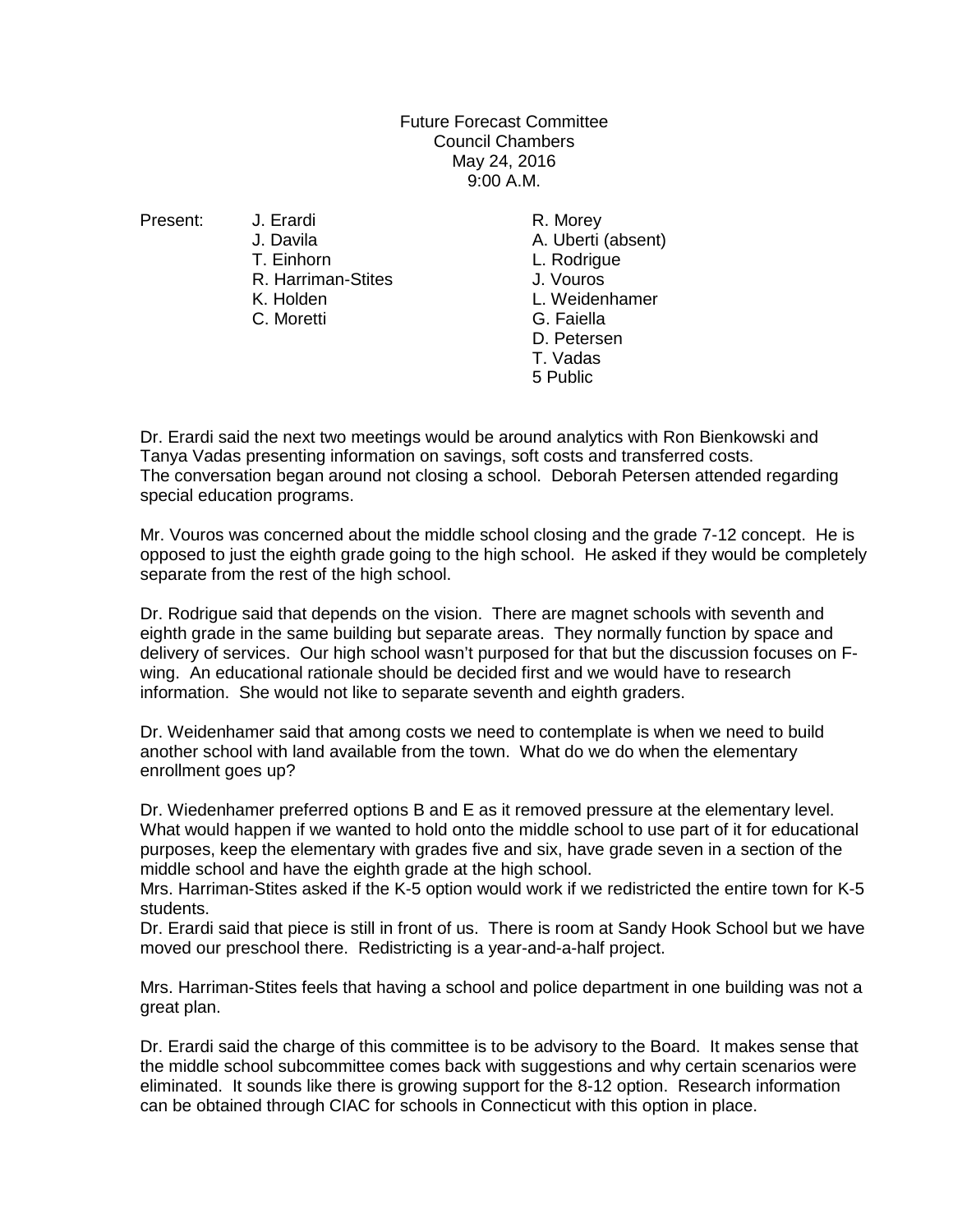Dr. Rodrigue feels that if we move to that option a lot of space in the high school would have to be repurposed. We would also need to research the additional costs involved in moving a grade level to the high school.

Dr. Erardi said that for the middle school report at the next meeting there needs to be additional information around the 2018-2019 school year, what is on top and not on top, and the reconfiguration of the 8-12 option.

Mr. Einhorn mentioned that there are some unique needs for eighth graders that are different for ninth graders. This needs careful consideration.

Mrs. Holden thought there might be an impact on sports and clubs in the middle school. Dr. Erardi said the eighth grade would have their sports programs. They would not be eligible for high school teams.

Mrs. Harriman-Stites asked how feasible it was to put all middle school students in the high school as a school within a school.

Dr. Rodrigue said we would get Mr. Faiella involved to look at spaces at the high school.

Mr. Vouros asked who would work with Dr. Rodrigue and Mr. Faiella to see if the middle school could move to the high school.

Dr. Erardi said the middle school committee should reach out to Dr. Rodrigue and Mr. Faiella.

Mrs. Davila confirmed information needed for the next meeting which included research on the 2018-2019 school year with the K-5, 6-8, 9-12 option without portables at Reed, the top two or three recommendations, and research on the 8-12 option in Connecticut schools through CIAC.

Mr. Moretti began the discussion of the option of not closing a school. There is no empty space in the schools because of repurposing the areas. There are four considerations regarding not closing a school and possibly sharing space with the school district, the town, private use or a combination. We feel private use is most problematic because of security. Regarding educational purposes they looked at the classrooms and the number in a building. Current uses are reading libraries, computer labs, spec. education classrooms, math/science labs, OT/PT, multi-purposes for gifted and intervention.

Dr. Erardi asked for any conversation around looking at the perception for the high school for the next 15 years. The high school has yet to experience a decline but we are projecting decreasing enrollment. This plays into the K-8 option.

Dr. Rodrigue suggested looking at opportunities that exist and the cost involved. We could research different models and look at an alternative school when these students are brought to the high school.

Dr. Erardi asked what happens if no schools close.

Mr. Moretti said we need to know what the middle and high schools need for space and any school district usage in the buildings such as moving the Board of Education offices to one of them. For town usage Mrs. Llodra said there are departments that can utilize space. There can be private usage revenue making opportunities but there a number of negatives.

Mrs. Petersen said for programs being put in place now at the elementary schools the space is there. At the middle school there is just one classroom right now. We have to keep in mind that the transition piece is difficult for students.